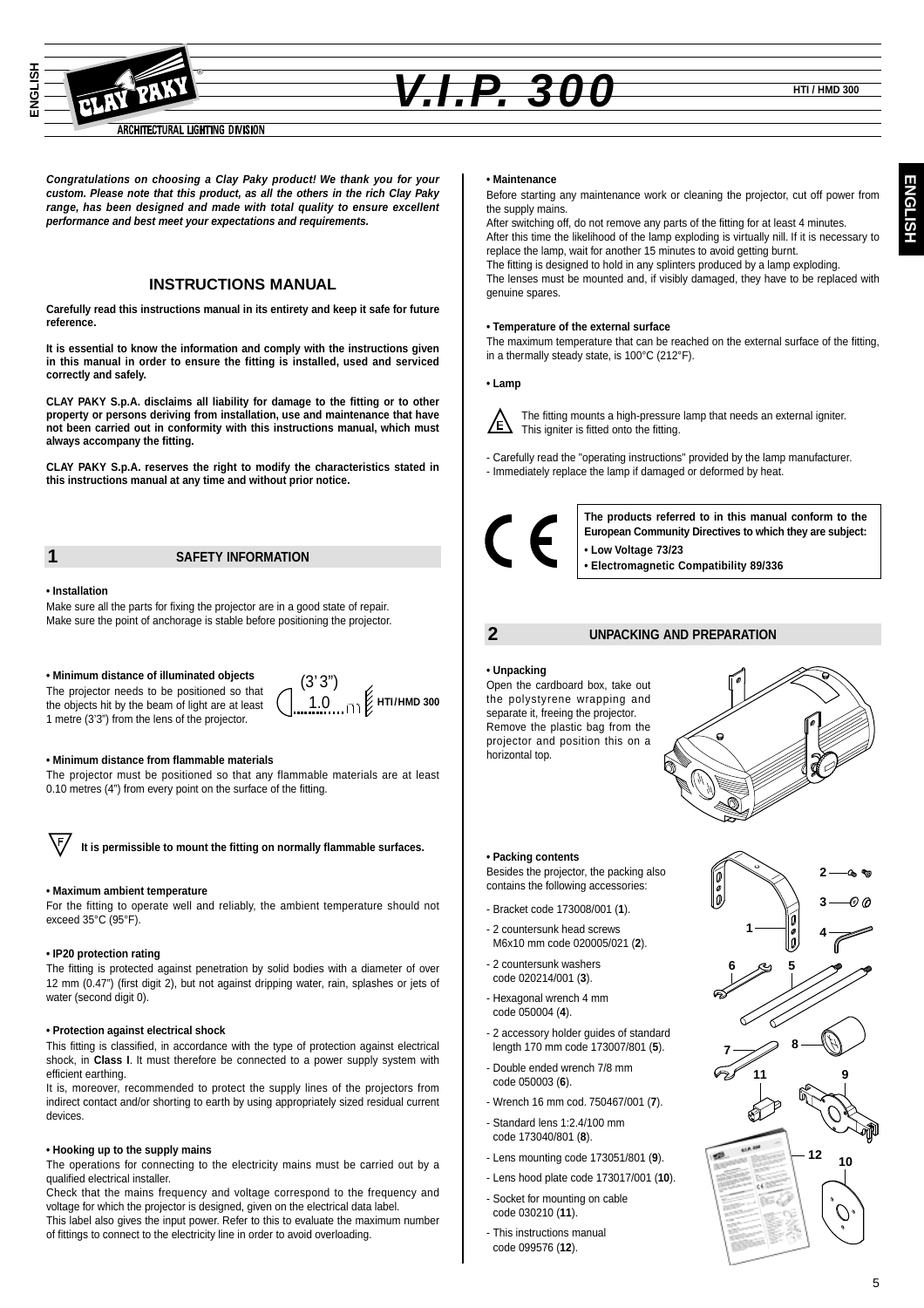#### **• Fitting projector mounting**

Position the bracket (**1**) on the plates (**13**) according to the desired height. In correspondence with the chosen hole, place the countersunk washers (**3**) and the screws (**2**), then lock it all with the aid of the Allen wrench supplied (**4**).

Adjust the projector mounting in the desired position and lock it with the knobs (**14**).



The bracket (**1**) can also be fitted towards the bottom of the projector. To do this, it is necessary to extract the knobs (**14**) from the rear hole and turn through 180° both the plates (**13**) and the spacers (**15**), then re-insert the knobs (**14**) into the front hole.

**IMPORTANT:** The central screw (**16**) must never be removed so as not to jeopardize the balance of the projector on the mounting.



#### **• Fitting the accessory holder guides**

Screw the two accesssory holder guides (**5**) into the threaded hole of the inserts (**17**), and tighten them appropriately with the 8 mm double ended wrench (**6**) supplied.

> **7 6**

**IMPORTANT**: during this operation, take care not to turn the inserts (**17**) by blocking them in their position with the 16 mm special wrench (**7**) also supplied.

The accessory holder guides (**5**) are electrified at an extra-low safety voltage (24V ac) and protected against short-circuiting. This permits installing the entire range of motor driven and timed accessories available.



#### **• Inserting the lamp**

Refer to the instructions for opening the projector and changing the lamp in paragraph 4 MAINTENANCE.



#### **• Mains power connection**

The projector has to be hooked up to the electricity mains via the specific socket (**11**) supplied.



#### **• Switching on the projector**

After carrying out all the above operations, press the switch (**18**) checking that the projector works properly.

#### **• Fitting the lens hood on the lens holder**

If you wish to fit the lens hood plate (**10**) on the lens mounting (**9**), take out the 3 screws (**19**) with the aid of a Phillips screwdriver. Position the lens hood plate (**10**) on the cover ring (**20**) of the lens mounting (**9**) and put back in the 3 screws (**19**) tightening them appropriately.



#### **• Fitting the lens**

Insert the lens (**8**) into the mounting (**9**) and tighten the handwheel (**21**). Rest the lens mounting on the guides (**5**) and lock it by turning the fixing clips (**22**) inwards until they clip on.

**19**

In addition to the lens supplied as standard there is a vast range of optional lenses.

#### **• Fitting accessories for special effects**

Fit the desired accessories on the guides, referring to the assembly instructions provided with the accessories.

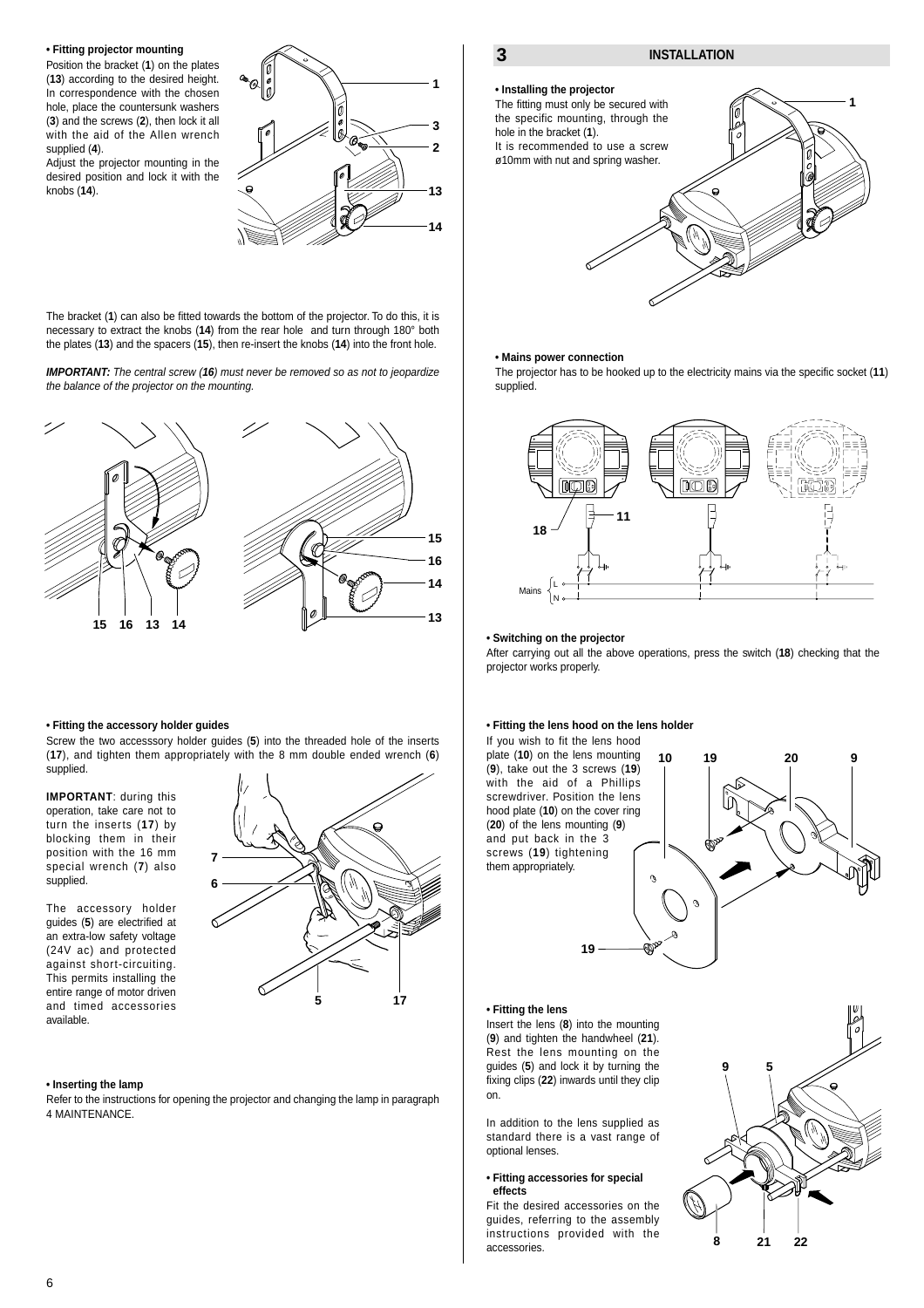#### **• Centring the projector**

Slightly undo the mounting screw (**23**), move the projector horizontally, turning the beam of light in the desired direction, then re-tighten the mounting screw. Loosen the knobs (**14**), move the projector vertically on the bracket (**1**) to position the beam of light at the desired point, then lock the knobs (**14**).

#### **• Centring the lens**

Move the lens (**8**) and/or lens holder (**9**) axially to obtain perfect focusing.



#### **• Rotating the axis of projection**

The holes on the bracket (**1**) for fixing the plates (**13**) are appropriately slotted to permit rotating the fitting on its axis by approximately 3°. This permits fine adjustment of the angle of the image projected, which is useful when using some particular accessories such as for gobo projection.

Using the hexagonal wrench (**4**) supplied, loosen a screw (**2**) and turn the projector to the position required, and then re-tighten the screw (**2**).



#### **4 MAINTENANCE**

**• Opening and closing the projector**

Loosen the handwheels (**24**) and remove the re-lamping cover (**25**) from the projector.

After maintenance, fit the cover (**25**) back on and lock the handwheels (**24**).



**ENGLISH**

**ENGLISH** 

#### **•Re-lamping**

After opening the projector, loosen the two side ring nuts (**26**) of the lamp to replace and remove it from the mountings (**27**).

Take the new lamp out of its package, loosen the two side ring nuts (**26**) and insert it in the mountings (**27**), then screw the fixing ring nuts back on.

**WARNING: Do not touch the lamp's bulb with bare hands. Should this happen, clean the bulb with a cloth soaked in alcohol and dry it with a clean, dry cloth.**

**IMPORTANT:** To distribute the beam of light uniformly, the lamp needs to be positioned with the protrusion (**28**) visible on the bulb outside the optical axis of the projector. For this purpose it is recommended to turn the protrusion towards towards the top cover (**25**) of the projector .

#### **• Replacing fuses**

To replace the fuses press the tab (**29**) and take out the fuse-holder box (**30**). Replace the broken fuses with new ones of the type described on the label (**31**) on the fuse-holder box (**30**). Put it back in so the tab clicks home (**29**).







#### **• Periodical cleaning**

To keep the luminous efficiency of the projector unchanged, it is vital to periodically clean the parts where dust and grease can accumulate.

Observing the following guidelines will help keep the projector in perfect working order for a long time.

To remove dirt from the lens, use a soft cloth dampened with any liquid detergent for cleaning glass.

#### **Caution: Never use solvents or spirits.**

O Parts requiring frequent cleaning.

Parts requiring monthly cleaning.